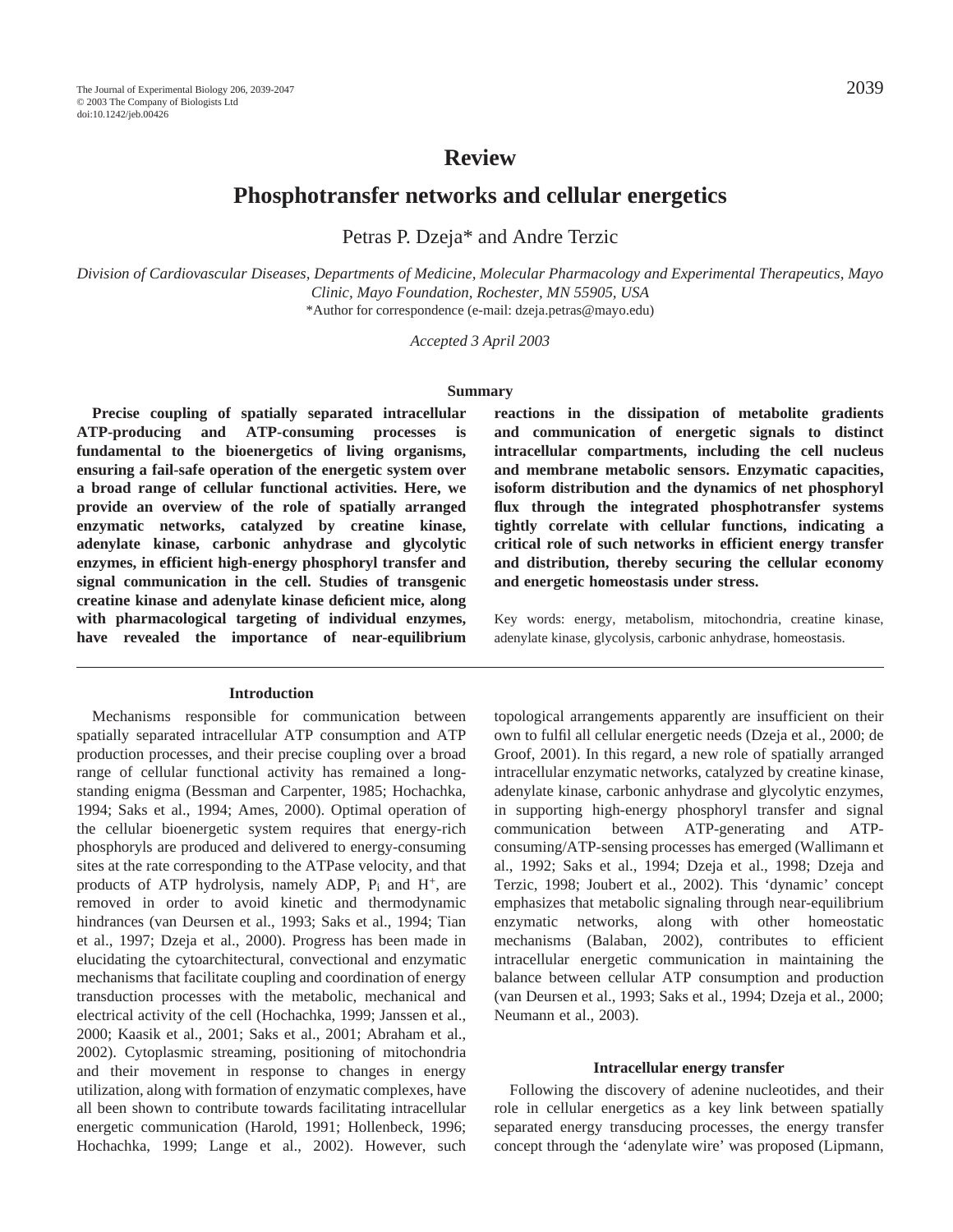Fig. 1. Adenylate energetic cycle. Diffusional exchange of nucleotides between ATPases and ATPsynthases requires establishment of concentration gradients, which would compromise the kinetic and thermodynamic efficiency of energy transfer. –∆H, change in enthalpy of ATP hydrolysis; ∆G1(ATP) and ∆G2(ATP), free energy of ATP hydrolysis at ATP synthesis and ATP consumption sites, respectively.



1941). Fritz Lipman, the author of this concept, was among the first to notice the analogy between the energy-carrying adenine nucleotide system and the electrical circuit. Indeed, basic principles of energy transfer, in terms of the rate and efficiency, apply equally to both industrial and metabolic networks (Peusner, 1974; Jeong et al., 2000).

The localization of mitochondria in close proximity to cellular energy-utilizing processes, and their movement in response to activation of ATP-utilizing reactions (Hollenbeck, 1996), suggest that the distance of energy transfer is critical for adequate energy supply. However, energy transfer by diffusional exchange of adenine nucleotides is kinetically and thermodynamically inefficient since it requires a significant concentration gradient (Meyer et al., 1984; Jacobus, 1985), and would result in ATPase inhibition by end products (Pi, ADP, H+), inability to sustain the high free energy of ATP hydrolysis  $(\Delta G_{ATP})$  at sites of ATP utilization (Fig. 1), and ultimately energy dissipation (–∆H) during transmission (Kammermeier, 1997; Dzeja et al., 2000). The difference between ΔG<sub>1(ATP)</sub> and ∆G2(ATP), signifying energy loss (–∆H), would increase at higher rates of ATP turnover, and the drop of  $\Delta G_{2(ATP)}$  below a threshold would impair cellular functions (Kammermeier, 1997; Taegtmeyer, 2000).

Part of intracellular energy transfer proceeds in the narrow mitochondrial inner membrane infoldings, known as cristae (Fig. 2). The cristae arrangement increases, by several folds, the capacity of mitochondrial ATP production without occupying additional intracellular space. However, it creates difficulties in ATP export from the mitochondrial intracristal space, as diffusional flux requires a significant concentration gradient. Accordingly, ATP accumulation in the mitochondrial intracristal space would inhibit export of ATP from the mitochondrial matrix by locking the adenine nucleotide translocator (Mannella et al., 2001). In principle, this limitation can be overcome by either placing in the intracristal space near-equilibrium phosphotransfer systems, capable of accelerating ATP export/ADP import, and/or by establishing high-throughput contact sites between inner and outer membranes, thereby providing direct access to ATP in the mitochondrial matrix (Fig. 2). Available data suggest that in mitochondrial physiology both possibilities are employed, and

their functional significance may vary depending on the physiological conditions or functional load (Gerbitz et al., 1996; Ziegelhoffer, 2002). This view is supported by the observation that the presence of creatine kinase, adenylate kinase and nucleoside diphosphate kinase in the intermembrane space facilitates ATP/ADP exchange between mitochondria and cytosol (Saks et al., 1994; Laterveer et al., 1997; Roberts et al., 1997; Dzeja et al., 1999b). Conversely, disruption of the adenylate kinase gene impedes ATP export from mitochondria (Bandlow et al., 1988). Taken together, this would indicate that in the absence of facilitating mechanisms, cell architecture and diffusional hindrances would obstruct free movement of molecules, impeding efficient intracellular communication.

#### **Near-equilibrium enzymatic flux transfer networks**

In searching how cells overcome diffusional limitations for substrate movement in the highly structured intracellular milieu, Nagle (1970) and Goldbeter and Nicolis (1976) suggested that displacement of equilibrium in creatine kinase or glycolytic reactions in one cellular locale could be rapidly transmitted through a near-equilibrium network in the form of a sharp concentration wavefront over macroscopic distances. This view was supported by Reich and Sel'kov (1981) introducing the concept of flux transfer chains along which an incoming flux wave could be instantaneously transmitted in either direction. The principle of vectorial ligand conduction, as a basic mechanism for operation of metabolic and transport processes within the cell, was developed by Peter Mitchell (Mitchell, 1979). Taken together, these principles were applied to the chains of sequential rapid equilibrating reactions catalyzed by creatine kinase and adenylate kinase ('phosphoryl wires') as a mechanism for facilitated high-energy phosphoryl transfer between ATP-consuming and ATP-generating sites in the cell (Zeleznikar et al., 1995; Dzeja et al., 1998). In these chains, a series of rapidly equilibrating reactions provide the driving force for high-energy phosphoryl flux (Wallimann et al., 1992; Saks et al., 1994; Dzeja et al., 1998). According to this mechanism, incoming ligands at one end of the system 'push' adjacent ligands, triggering a propagation of a 'flux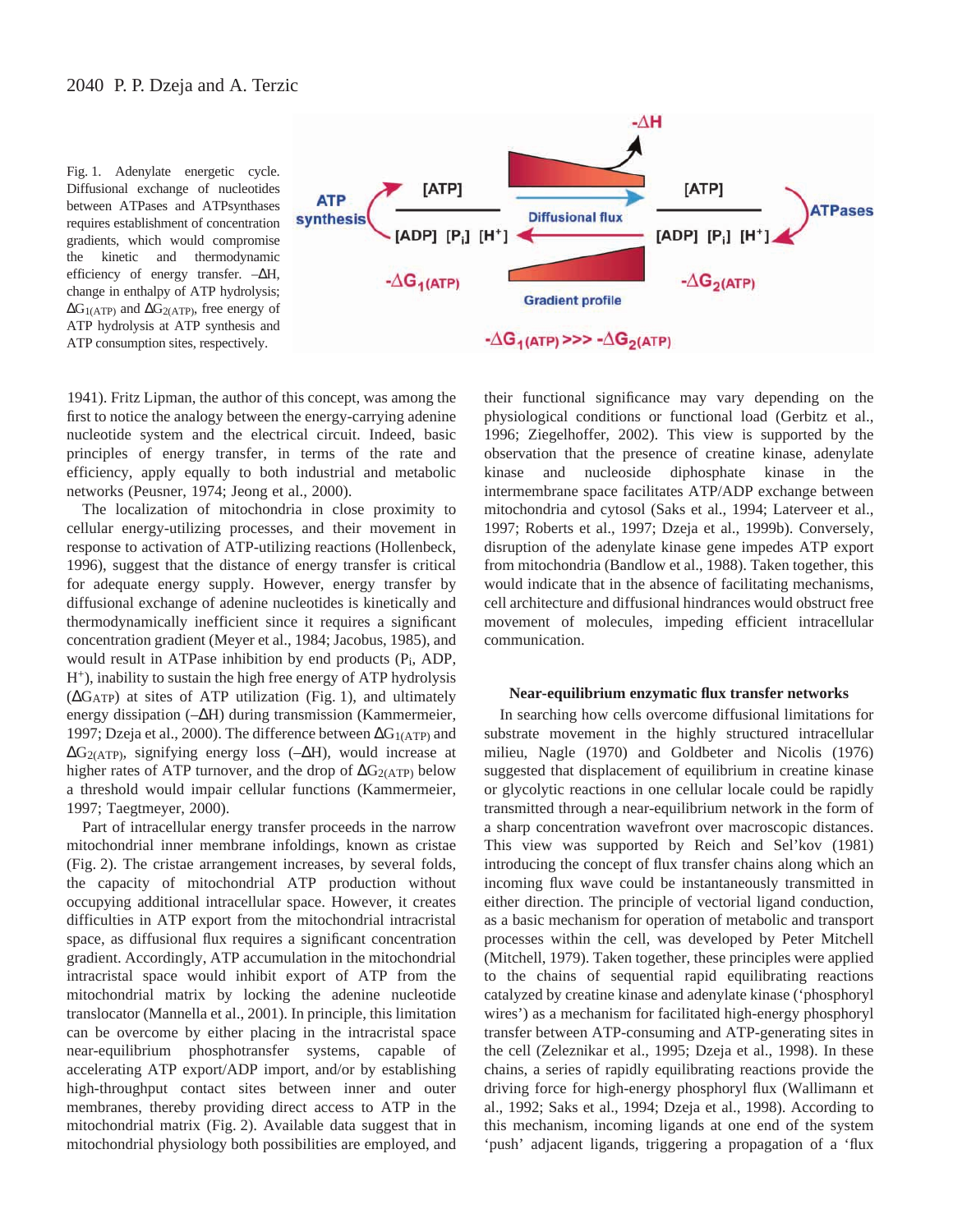

Fig. 2. Energy export from mitochondria matrix and intracristal space. Restricted diffusion of nucleotides from the narrow intracristal space to the external compartment could be overcome by an enzymatic system and/or by high-throughput contact sites traversing the inner (im) and outer (om) membranes. In some circumstances, contact sites could provide direct access to ATP in the matrix compartment, while intracristal space could be used for proton confinement leading to efficient ATP synthesis. E, E1, E2, near-equilibrium phosphotransfer enzymes; ANT, adenine nucleotide translocator.

wave' through a network of enzymes catalyzing rapid equilibrium among substrates. Thereby, ligands do not move the entire length of the pathway, as molecules arriving at the distal sites of this sequence represent the equivalent rather than the specific molecule generated at the origination site. This phenomenon, which was recently refined using modern computer simulations (Tuckerman et al., 2002), is referred to as 'walking without moving'. It is known that flux wave propagation along rapid equilibrating chemical and biological reactions can proceed much faster than diffusion of reactants (Goldbeter and Nicolis, 1976; Mair and Muller, 1996). The rate of wave front movement in these systems is equal to the square root of the reaction velocity constant and diffusion coefficient (Mair and Muller, 1996). These calculations provide an important indication as to why the total cellular activity of enzymes catalyzing near-equilibrium reactions surpasses apparent physiological needs. Moreover, the enzymatic ligand conduction system is capable of operating with minimal or no concentration gradients, underscoring its thermodynamic efficiency (Dzeja et al., 1998). This could explain why changes in cellular adenine nucleotide concentrations are most often not observed even with marked increases in metabolic flux (Zeleznikar et al., 1995; Balaban, 2002).

Produced by the ATPase reactions, ADP apparently cannot diffuse freely and serve as a feedback signal to ATPregenerating processes, as abundant and catalytically active creatine kinase, adenylate kinase and glycolytic enzymes residing throughout a cell would process a large portion of the ADP produced by ATPase reactions (Saks et al., 1994; Dzeja et al., 2000). The high rate of unidirectional phosphoryl exchange in these phosphotransfer systems would promote metabolic flux wave propagation and ligand conduction at cellular distances.

# **Creatine kinase phosphotransfer system: a conduit for high-energy phosphoryls**

Creatine kinase is a major phosphotransfer system in cells with high-energy demand, and it acts in concert with other enzymatic systems to facilitate intracellular energetic communication (Bessman and Carpenter, 1985; Jacobus, 1985; Saks et al., 1994; Joubert et al., 2002; Neumann et al., 2003; Dzeja et al., 2003). The metabolic significance of the creatine kinase-catalyzed reaction depends on total enzyme catalytic capacity, intracellular localization of creatine kinase isoforms, and the ability of creatine kinase to propagate displacement of the local ATP/ADP equilibrium to other cellular sites to maintain energetic homeostasis (Ingwall, 1991; Wallimann et al., 1992; Saks et al., 1994; Zeleznikar et al., 1995; Dzeja et al., 2003). 31P-NMR saturation transfer (Kingsley-Hickman et al., 1987; Ingwall, 1991; Neeman et al., 1987) and 18Ophosphoryl labeling data (Zeleznikar et al., 1995; Dzeja et al., 1998) indicate that rapidly equilibrating enzymatic systems can operate by the ligand conduction mechanism, providing a conduit for high-energy phosphoryls (Saks et al., 1994; Dzeja et al., 1998). This would increase the rate and efficiency of phosphotransfer in the highly structured intracellular environment (Carrasco et al., 2001; Abraham et al., 2002; Dzeja et al., 2002).

Understanding of creatine kinase function was limited when the cell was considered as a homogenous system where enzymes are in equilibrium, and metabolites have uniform distributions and concentrations (Meyer et al., 1984; Kushmerick, 1995). Recently, a new experimental approach that allows quantification of unidirectional fluxes of creatine kinase localized in different subcellular compartments provided strong evidence for the involvement of creatine kinase in intracellular energy transfer (Joubert et al., 2002). Moreover,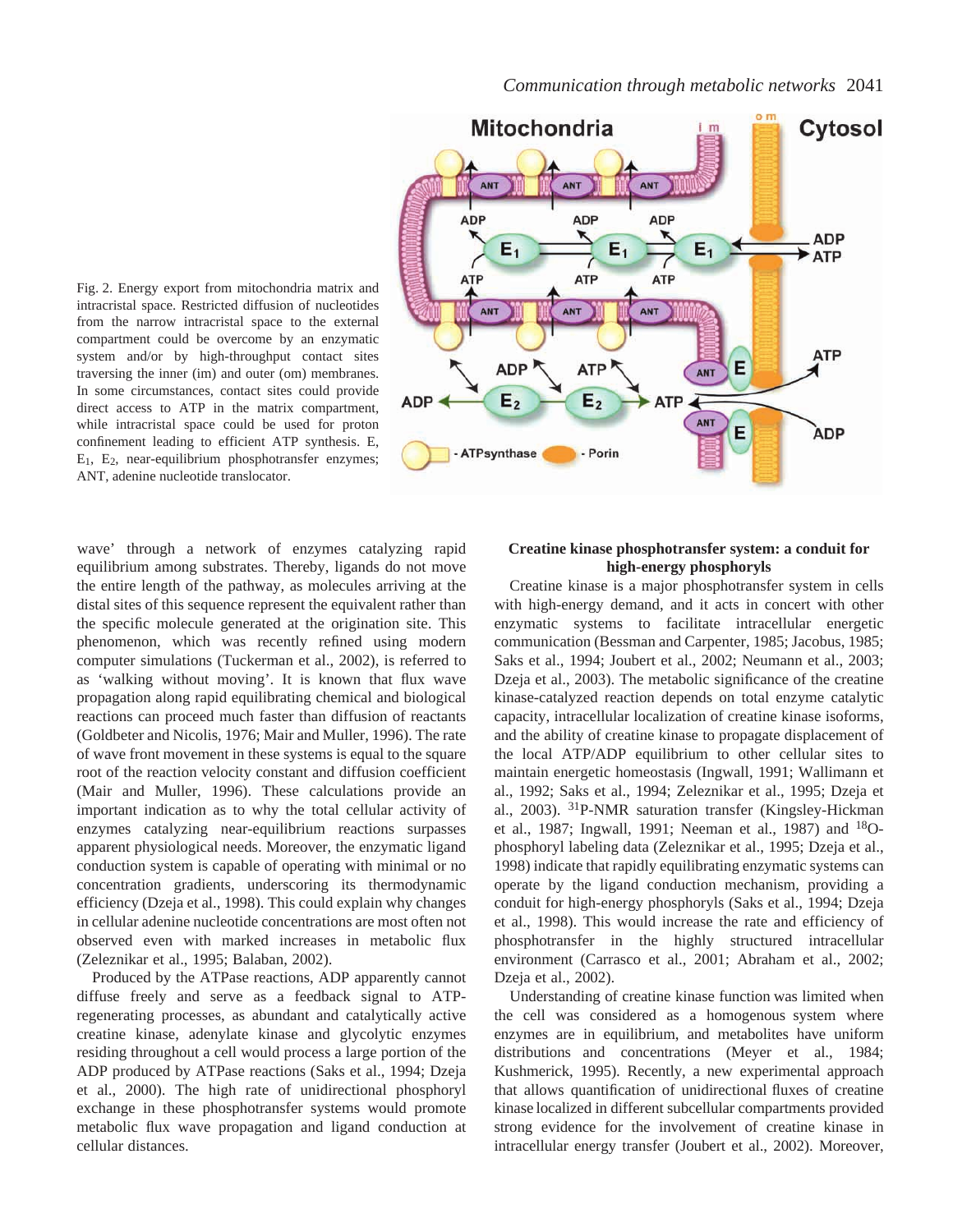transgenic animal studies demonstrate that creatine kinase deficiency compromises energy delivery for muscle contraction and intracellular calcium handling, as well as signal communication to membrane metabolic sensors such as the KATP channel (van Deursen et al., 1993; Steeghs et al., 1997; Saupe et al., 1998; Kaasik et al., 2001; Abraham et al., 2002).

In creatine kinase-deficient muscles, phosphotransfers catalyzed by adenylate kinase as well as by glycolytic enzymes provide the major route for intracellular high energy phosphoryl transfer (Dzeja et al., 1998, 2003; de Groof et al., 2001). Such alternative high-energy phosphoryl routes may rescue cellular bioenergetics in cells with compromised creatine kinase (CK)-catalyzed phosphotransfer (Boehm et al., 2000; Dzeja et al., 2000). In this regard, observations following deletion of brain B-CK indicate that this isoform is fundamental to processes that involve habituation, spatial learning and seizure susceptibility (Jost et al., 2002). Mitochondrial isoforms ScCKmit and UbMi-CK are critically necessary to maintain normal high-energy phosphate metabolite levels in heart and brain during stress (Kekelidze et al., 2001; Spindler et al., 2002). In addition, reduction in cellular B-CK activity by dominant negative gene expression abrogates thrombin-mediated, energy-dependent signal transduction during cytoskeletal reorganization (Mahajan et al., 2000). These findings emphasize the importance of creatine kinase in providing energetic efficiency in support of various cellular functions.

## **Adenylate kinase phosphotransfer system: managing** β**and** γ**-ATP phosphoryls and cellular energetics economy**

Adenylate kinase-catalyzed reversible phosphotransfer between ADP, ATP and AMP molecules has been implicated in processing metabolic signals associated with cellular energy utilization (Noda, 1973; Bessman and Carpenter, 1985; Dzeja et al., 1998). To date, five isoforms of adenylate kinase have been identified (Van Rompay et al., 1999). Adenylate kinase isoforms have been found in mitochondria and cytosol, and also membrane-bound (Tanabe et al., 1993; Carrasco et al., 2001). Recently, the existence of another *AK1* gene product, p53-inducible membrane-bound AK1β, has been reported and implicated in p53-dependent cell-cycle arrest (Collavin et al., 1999). Inside myofibrils, adenylate kinase molecules are clustered into linear arrays (Wegmann et al., 1992) and can form polymeric rods in other cell types (Wild et al., 1997). Coordinated action of mitochondrial and cytosolic isoforms of adenylate kinase  $(AK_2$  and  $AK_1$ , respectively) are thought to provide a mechanism for transfer of two high-energy phosphoryls (i.e. β and  $\gamma$ ) in one molecule of ATP from its generation to utilization sites (Zeleznikar et al., 1995; Dzeja et al., 1998). This exclusive property of adenylate kinase catalysis doubles the energetic potential of the ATP molecule and cuts by half the cytosolic diffusional resistance (Dzeja et al., 1999b).

Recent evidence indicates that the adenylate kinasecatalyzed relay indeed facilitates intracellular energetic

communication, and that loss of adenylate kinase function can be complemented by activation of creatine kinase phosphotransfer (Carrasco et al., 2001; Dzeja et al., 2002). Moreover, interaction between adenylate kinase and creatine kinase phosphorelays determines metabolic signal transmission to the prototypic membrane metabolic sensor, the KATP channel (Dzeja and Terzic, 1998; Carrasco et al., 2001; Abraham et al., 2002), and mediates energetic remodeling in preconditioned (Pucar et al., 2001) and failing hearts (Dzeja et al., 1999b, 2000). AK1 knockout muscles display lower energetic efficiency and increased vulnerability to metabolic stress, associated with a compromised ability to maintain nucleotide pools and intracellular metabolic signal communication (Janssen et al., 2000; Pucar et al., 2002). Also, muscle exercise performance correlates with adenylate kinase activity, suggesting that this enzyme is an integral part of cellular energetic homeostasis (Linossier et al., 1996).

## **Glycolytic phosphotransfer system: delivering mitochondrial high-energy phosphoryls in exchange for Pi, NADH and ADP**

That glycolytic enzymes contribute to intracellular highenergy phosphoryl transfer and spatial distribution is being increasingly recognized (Dzeja et al., 1998, 2003; de Groof et al., 2001). Energy-rich phosphoryls from ATP, used to phosphorylate glucose and fructose-6-phosphate at the mitochondrial site, traverse the glycolytic pathway and can phosphorylate ADP through the pyruvate kinase-catalyzed reaction at remote ATP utilization sites (Fig. 3). Additional phosphoryls can be transferred through the near-equilibrium reaction system catalyzed by glyceraldehyde 3-phosphate dehydrogenase and phosphoglycerate kinase (GAPDH/PGK) (Dzeja et al., 2003). The significance of this pathway of energy transfer is underscored by the finding that the unidirectional phosphoryl exchange rate through the GAPDH/PGK glycolytic enzyme couple approaches that of mitochondrial oxidative phosphorylation and creatine kinase (Kingsley-Hickman et al., 1987; Portman, 1994), and that tight regulation of hexokinase binding to the mitochondrial outer membrane depends on cellular energetic needs (Parra et al., 1997; Penso and Beitner, 2003). As the GAPDH/PGK couple catalyzes a rapidly equilibrating reaction between  $P_i$  and γ-ATP, it has been implicated in transferring Pi, NADH and ADP from myofibrils to mitochondria (Dzeja et al., 1999a). In this regard, disequilibrium created at one specific intracellular locale of the near-equilibrium glycolytic network would be translated to other cellular compartments (Goldbeter and Nicolis, 1976; Mair and Muller, 1996). Indeed, 'metabolic waves' have been observed to propagate rapidly throughout the entire cell, and oscillations in energy metabolism appear to govern cellular electrical activity, biological information processing and functional response (O'Rourke et al., 1994; Welch, 1996). High energy phosphoryls generated by glycolysis can be preferentially delivered and used to support specific cellular functions, such as maintenance of membrane ionic gradients, cell motility, muscle contraction and nuclear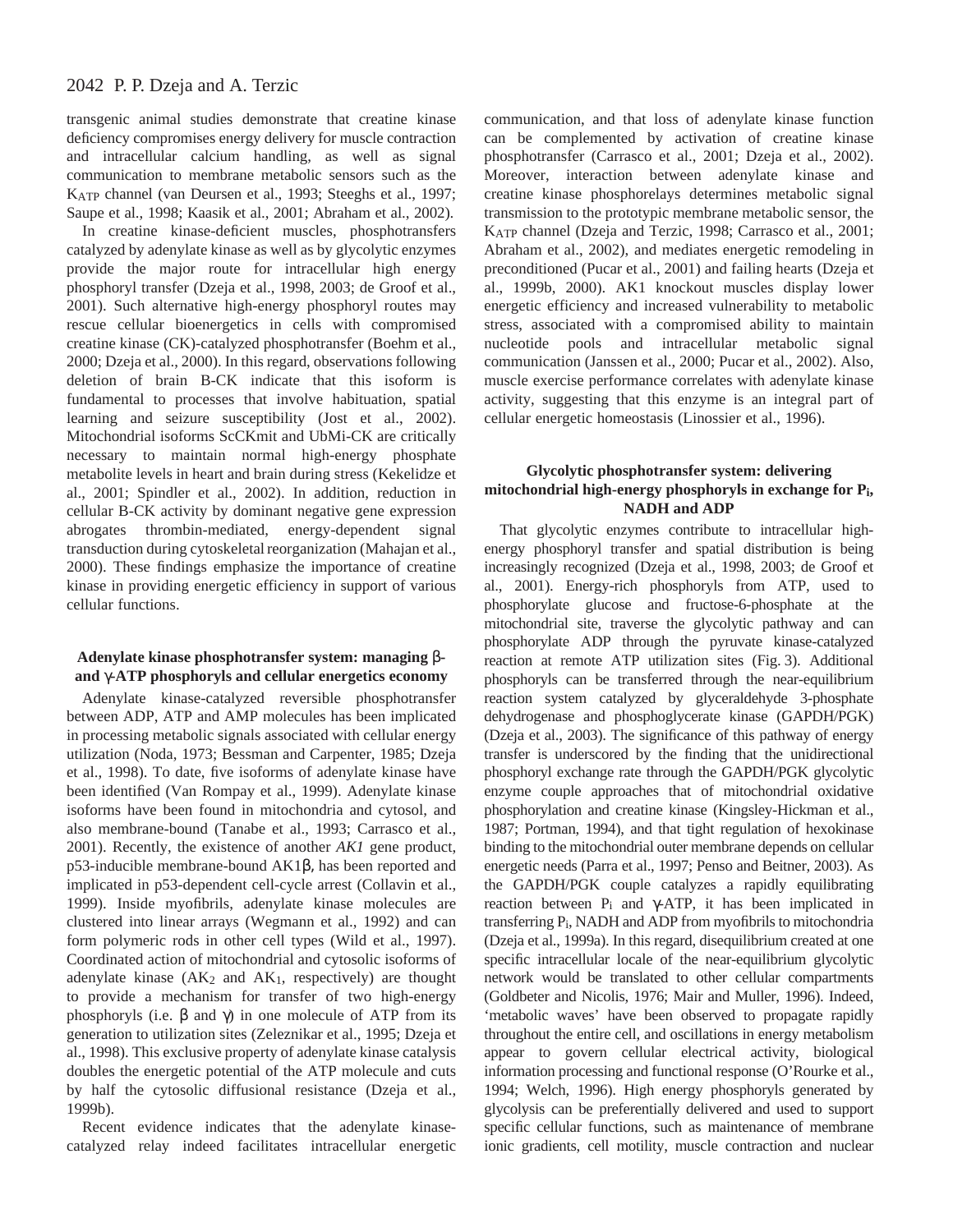**GAPDH** shuttle +1,3bis-P-GI GI-1-P 1,3bis-P-GI  $GI-3-P \leftrightarrow$ GAPDH + Pi+ **GAPDH** GAPDH<sup>+</sup>  $+$ NADH NAD<sup>+</sup> **NADH**  $NAD^+$ **CA shuttle**  $H_2O$  $H^+$  $H<sub>2</sub>O$ CA CA CA  $HCO<sub>3</sub>$  $HCO<sub>3</sub>$  $\rm{{\bf CO}_2}$  $CO<sub>2</sub>$ **CK shuttle**  $CrP + H^+$ Cr  $CrP + H^+ \leftarrow$ **CK** CK CK  $\leftrightarrow$  ATP **ADP ATP** ADP-**AK shuttle** ATP  $ADP \leftrightarrow$ **ADP ATP** ۵DI AK AK AK ← >AMP **ADP** AMP **ADP**  $\leftrightarrow$ **PGK shuttle**  $ADP$ **ATP ADP ATP** 

between cellular sites of ATPutilization and ATP-generation. Cells utilize enzymatic shuttles to promote ATP delivery and removal of ATPase byproducts, ADP,  $P_i$  and  $H^+$ , to sustain efficient energy utilization. Shuttles comprise nearequilibrium enzymes capable of facilitating ligand transfer between cellular compartments by rapidly relaying the displacement of equilibrium. ATP delivery is facilitated through creatine kinase (CK), adenylate kinase (AK), and the glycolytic system, which includes hexokinase (Hex), pyruvate kinase (PK) and 3 phosphoglycerate kinase (PGK). ADP is removed by CK, AK and PGK shuttles. Pi transfer is catalyzed by the near-equilibrium glyceraldehyde 3-phosphate dehydrogenase (GAPDH) shuttle. H+ removal is facilitated by CK and carbonic anhydrase (CA) shuttles. As these shuttle systems operate in parallel, a diminished activity of a single enzyme is rather well tolerated. However, a

Fig. 3. Integrated communication

decrease in the activity of several enzymes could lead to a cumulative impairment in the communication between ATP-generating and ATPconsuming sites (Dzeja et al., 2000). Gl, glucose; PEP, phospho-enol pyruvate; Pyr, pyruvate; Cr, creatine.

processes (Ottaway and Mowbray, 1977; Masters et al., 1987). Glycolytic enzymes have also been recognized as an important component in the regulation of ATP/ADP-sensitive cellular components such as the KATP channel (Weiss and Lamp, 1987; Dzeja and Terzic, 1998), providing energetic signaling between mitochondria and plasmalemma. Recently, an adaptor protein involved in anchoring metabolic enzymes, such as creatine kinase, adenylate kinase and phosphofructokinase, to sites of high-energy consumption in the cardiac sarcomere has been discovered (Lange et al., 2002). Such scaffolding proteins can support spatial organization of phosphotransfer networks, thus increasing the efficiency and specificity of high-energy phosphoryl distribution.

## **Carbonic anhydrase ligand conduction system: speeding up protons and disposing of CO2**

The commonly held view is that carbonic anhydrase acts as

a single near-equilibrium enzyme to provide  $HCO_3^-$  or  $H^+$  for biosynthetic reactions and H+-ATPases, respectively (Dodgson et al., 1980; Geers and Gros, 1991). Immunocytochemical data show that carbonic anhydrase molecules are arranged in clusters along membranes, protruding myofibrils along I-bands and localized in the narrow extracellular space (Swenson, 1997; Sender et al., 1998). Such spatial heterogeneity and directionality of enzyme-catalyzed process (Harold, 1991) may contribute to the ability of carbonic anhydrase to facilitate the intracellular diffusion of  $CO<sub>2</sub>$  and  $H<sup>+</sup>$  (Geers and Gros, 1991). Furthermore, by increasing proton movement carbonic anhydrase-catalysis dissipates intracellular pH gradients, maintaining the spatiotemporal uniformity of cellular pH (Stewart et al., 1999).

As most ATPases, especially actomyosin ATPase, are inhibited by the buildup of protons in their vicinity, the necessity for H<sup>+</sup> removal system is warranted (Dzeja et al., 1999a). In this regard, inhibition of carbonic anhydrase reduces

*Communication through metabolic networks* 2043

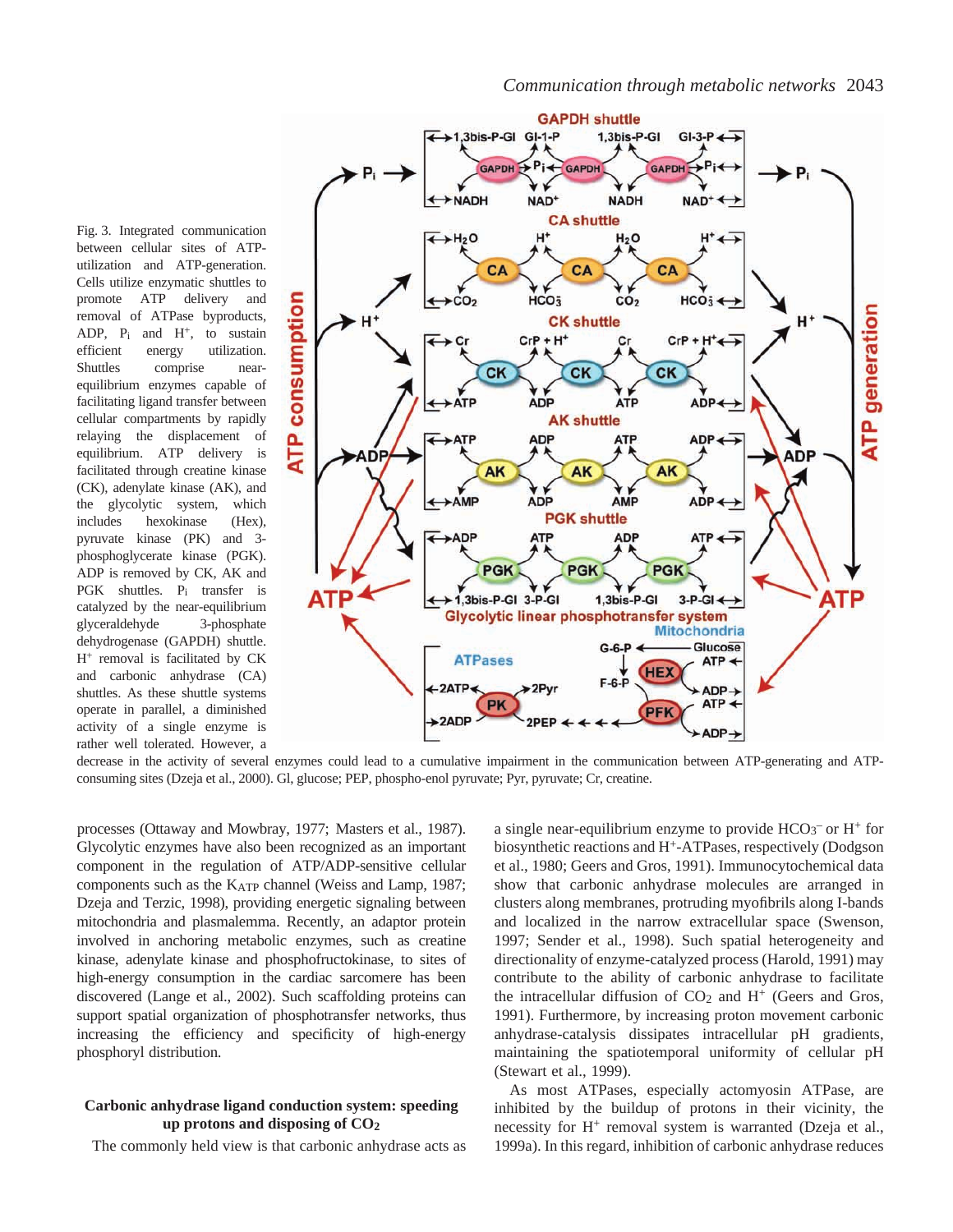

Fig. 4. Energy support relays for nucleocytoplasmic communication. Mitochondria clustered around the nucleus generate the majority of ATP required for nuclear processes. Export of ATP from the mitochondrial intracristal space is facilitated by near-equilibrium reactions catalyzed by mitochondrial isoforms of adenylate kinase (AK2), creatine kinase (Mi-CK) and nucleoside diphosphate kinase (NDPK). Subsequently, highenergy phosphoryls are navigated through the diffusionally restricted perinuclear space to ATP consumption sites at the nuclear envelope and inside the nucleus by cytosolic and nuclear isoforms of AK, CK and NDPK. Interaction and complementation between these systems secure proper nucleotide ratios at and across the nuclear envelope, sustaining the high energy of ATP and GTP hydrolysis. For other abbreviations, see Fig. 3.

muscle contractility and calcium handling (Geers and Gros, 1991), and could contribute to the development of heart failure (Dzeja et al., 1999a). It was proposed that sequentially arranged carbonic anhydrase molecules catalyzing rapid equilibrium among reactants could provide ligand conduction pathways for transferring protons from ATPases to ATPgenerating sites inside the cell, as well as for facilitated transfer of CO2 to the cell membrane and consequently out of the cell to the capillaries (Dzeja et al., 1999a). In fact, 'proton waves' have been observed to spread throughout the entire cell and also from one cell to another (Grandin and Charbonneau, 1992; Mair and Muller, 1996).

The creatine kinase phosphotransfer system can also participate in proton transfer from ATPases (Fig. 3), and its function may be interrelated with that of carbonic anhydrase (Wallimann et al., 1998; Dzeja et al., 2000). In this regard, creatine kinase deficient muscles have a reduced capability to regulate intracellular pH (in't Zandt et al., 1999). Thus, carbonic anhydrase is emerging as a dynamic player in intracellular and paracellular  $H^+$  and  $CO<sub>2</sub>$  trafficking, and as an integral part of the cell energetic infrastructure.

## **Nucleoside diphosphate kinase system: energy currency exchange, delivery and feedback signaling**

Nucleoside diphosphate kinase (NDPK) catalyzes transfer of γ-phosphate from nucleoside 5′-triphosphates to nucleoside 5′-diphosphates, ATP+NDP↔ADP+NTP, and links ATPbased energetics with the cellular nucleoside triphosphate pool (Lacombe et al., 2000). NDPK, which is localized in mitochondria, cytosol and nucleus, facilitates channeling of nucleoside triphosphates into protein synthesis and DNA replication complexes (Ray and Mathews, 1992; Gerbitz et al., 1996). Simultaneously, sequential NDPK reactions could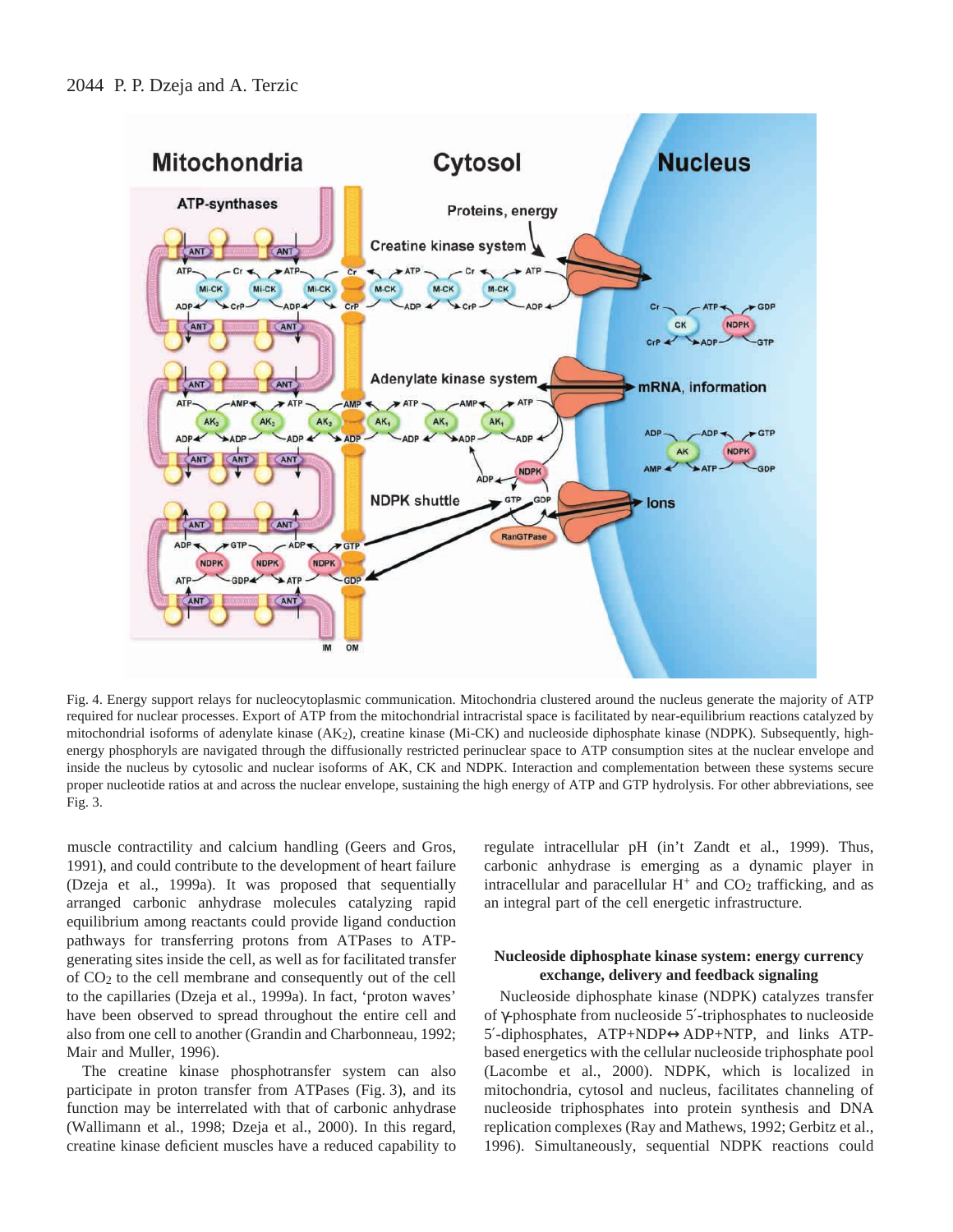communicate nucleoside diphosphate feedback signals to mitochondria (Gerbitz et al., 1996). NDPK-deficient cells have highly biased nucleoside triphosphate pools, including marked elevations of CTP and dCTP, and a strong mutator phenotype (Bernard et al., 2000). Other reports indicate that imbalance in cellular nucleotide ratios results in increased genetic error frequency (Bebenek et al., 1992), and that NDPK is a product of the tumor supressor gene *Nm23* (Lacombe et al., 2000). In addition to regulating nucleic acid synthesis, NDPK controls GTP/GDP exchange on G-proteins and receptor-mediated signal transduction (Hippe et al., 2003). Also, NDPK could facilitate GTP/GDP exchange on Ran GTPase, an essential factor in nuclear transport (Kraeft et al., 1996; Dzeja et al., 2002). Moreover, NDPK catalysis is linked to Krebs cycle activity and high-energy phosphoryl export from mitochondria (Roberts et al., 1997; Janssen et al., 2000). In AK1-deficient muscles, phosphoryl flux through enzymes catalyzing GTP production, including NDPK, is increased and could contribute to energetic compensation (Janssen et al., 2000). The essential role of NDPK in cell growth is indicated by coupling between reduced NDPK levels and suppression of proliferative activity (Kimura et al., 2000). In addition, NDPK levels are enhanced with cell development and differentiation (Kimura et al., 2000). Thus, NDPK isoforms provide an important link between ATP generation and energy distribution to synthetic processes through other nucleoside triphosphates, as well as through regulation of signal transduction and gene expression.

## **Phosphotransfer systems and nuclear processes: trading metabolic energy for information**

Intense nuclear functions, including DNA replication, chromatin remodeling, gene transcription and transport of macromolecules across the nuclear envelope require efficient energy supply, yet principles governing nuclear energetics and energy support for nucleocytoplasmic communication are still poorly understood (Mattaj and Englmeier, 1998; Dzeja et al., 2002). Recently, it was demonstrated that mitochondrial ATP production is required to support energy-consuming processes at the nuclear envelope, while glycolysis alone was insufficient to perform such a function (Dzeja et al., 2002). Although mitochondrial clustering around the nucleus reduced the distance of energy transfer, oxidative phosphorylation and simple nucleotide diffusion were inefficient to meet energy requirements for nucleocytoplasmic communication. Adenylate kinase phosphotransfer was identified to direct transmission of high-energy phosphoryls from mitochondria to the nucleus, maintaining the optimal nucleotide ratios required for active nuclear transport. Moreover, adenylate kinase coupled with NDPK secured phosphoryl transfer between ATP and GTP, as both nucleoside triphosphates are necessary for active nuclear transport (Mattaj and Englmeier, 1998; Perez-Terzic et al., 2001). Inhibition of nuclear transport by disruption of the adenylate kinase relay could be rescued through upregulation of alternative phosphotransfer pathways,

such as the creatine kinase system, underscoring the plasticity of the cellular energetic network (Wallimann et al., 1992; Dzeja et al., 2003; Neumann et al., 2003).

These data implicate phosphotransfer enzymes in the energy-linked regulation of matter and information exchange between the cytosol and nucleus (Fig. 4). In this way, sequential phosphotransfers are responsible for transmission of ATP and GTP from mitochondria and maintenance of ATP/ADP and GTP/GDP ratios at ATP/GTP-utilization sites. Variations of phosphotransfer enzyme activity in the cytosol and nucleus correlate with the intensity of nuclear processes in normal and diseased conditions, underscoring the significance of maintained phosphotransfer in directing cellular energy flow (Manos and Bryan, 1993; Dzeja et al., 2000; Perez-Terzic et al., 2001). In this regard, glycolytic enzymes have also been identified in nuclei of several cell types, including regenerating hepatocytes where they furnish a considerable portion of increased nuclear energy requirements (Ottaway and Mowbray, 1977). Thus, integration of the nuclear compartment with mitochondrial energetics is accomplished through specialized enzymatic networks, securing the metabolic demands of nuclear processes.

#### **Concluding remarks**

In summary, coordination between ATP consumption and ATP production processes can be achieved through a coupled near-equilibrium enzymatic network, which has the ability to provide precise control similar to a 'digital' type of regulation, such that each ATP conversion to ADP,  $P_i$  and  $H^+$ will be signaled to an equivalent stoichiometry of ADP,  $P_i$ and H<sup>+</sup> transformation to ATP (Saks et al., 1994; Dzeja et al., 2000; Neumann et al., 2003). Facilitated communication between cellular energy transforming and consuming processes minimizes metabolite gradients, reducing energy dissipation and providing a capability to direct high-energy phosphoryls into specific pathways according to physiological needs. Distribution of cellular energy could be accomplished by altering phosphotransfer enzyme isoform composition and their intracellular localization (Wallimann et al., 1992; Lange et al., 2002; Dzeja et al., 2003). In this regard, derangement in cellular energy flow and distribution has been implicated in cardiovascular (Dzeja et al., 2000; Perez-Terzic et al., 2001) and neurodegenerative (Ames, 2000) diseases, as well as in determining uncontrolled growth and metastatic potential of tumor cells (Kimura et al., 2000; Penso and Beitner, 2003).

We would like to acknowledge the insightful contribution of the late Dr N. D. Goldberg in the concept of dynamic metabolic conversion and intracellular signaling. This work was supported by NIH (HL64822), American Heart Association, Miami Heart Research Institute, Bruce and Ruth Rappaport Program in Vascular Biology and Gene Delivery, and Marriott Foundation. A.T. is an Established Investigator of the American Heart Association.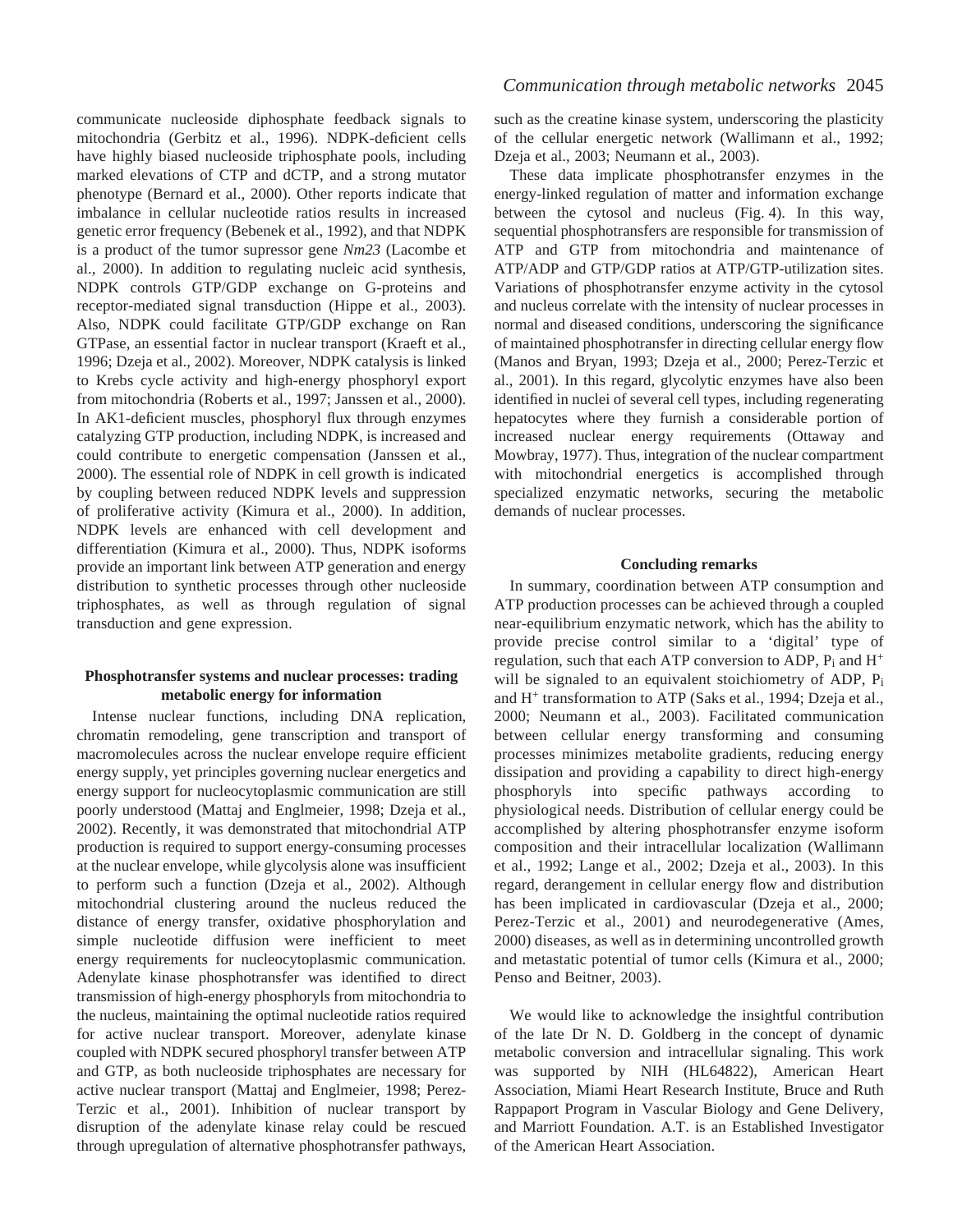#### **References**

- **Abraham, M. R., Selivanov, V. A., Hodgson, D. M., Pucar, D., Zingman, L. V., Wieringa, B., Dzeja, P. P., Alekseev, A. E. and Terzic, A.** (2002). Coupling of cell energetics with membrane metabolic sensing. Integrative signaling through creatine kinase phosphotransfer disrupted by M-CK gene knock-out. *J. Biol. Chem.* **277**, 24427-24434.
- **Ames, A., III** (2000). CNS energy metabolism as related to function. *Brain Res. Brain Res. Rev.* **34**, 42-68.
- Balaban, R. S. (2002). Cardiac energy metabolism homeostasis: role of cytosolic calcium. *J. Mol. Cell. Cardiol.* **34**, 1259-1271.
- **Bandlow, W., Strobel, G., Zoglowek, C., Oechsner, U. and Magdolen, V.** (1988). Yeast adenylate kinase is active simultaneously in mitochondria and cytoplasm and is required for non-fermentative growth. *Eur. J. Biochem.* **178**, 451-457.
- Bebenek, K., Roberts, J. D. and Kunkel, T. A. (1992). The effects of dNTP pool imbalances on frameshift fidelity during DNA replication. *J. Biol. Chem.* **267**, 3589-3596.
- **Bernard, M. A., Ray, N. B., Olcott, M. C., Hendricks, S. P. and Mathews, C. K.** (2000). Metabolic functions of microbial nucleoside diphosphate kinases. *J. Bioenerg. Biomembr.* **32**, 259-267.
- **Bessman, S. P. and Carpenter, C. L.** (1985). The creatine-creatine phosphate energy shuttle. *Annu. Rev. Biochem.* **54**, 831-862.
- **Boehm, E., Ventura-Clapier, R., Mateo, P., Lechene, P. and Veksler, V.** (2000). Glycolysis supports calcium uptake by the sarcoplasmic reticulum in skinned ventricular fibres of mice deficient in mitochondrial and cytosolic creatine kinase. *J. Mol. Cell. Cardiol.* **32**, 891-902.
- **Carrasco, A. J., Dzeja, P. P., Alekseev, A. E., Pucar, D., Zingman, L. V., Abraham, M. R., Hodgson, D., Bienengraeber, M., Puceat, M., Janssen, E. et al.** (2001). Adenylate kinase phosphotransfer communicates cellular energetic signals to ATP-sensitive potassium channels. *Proc. Natl. Acad. Sci. USA* **98**, 7623-7628.
- **Collavin, L., Lazarevic, D., Utrera, R., Marzinotto, S., Monte, M. and Schneider, C.** (1999). wt p53 dependent expression of a membraneassociated isoform of adenylate kinase. *Oncogene* **18**, 5879-5888.
- **de Groof, A. J., Oerlemans, F. T., Jost, C. R. and Wieringa, B.** (2001). Changes in glycolytic network and mitochondrial design in creatine kinasedeficient muscles. *Muscle Nerve* **24**, 1188-1196.
- **Dodgson, S. J., Forster, R. E., II, Storey, B. T. and Mela, L.** (1980). Mitochondrial carbonic anhydrase. *Proc. Natl. Acad. Sci. USA* **77**, 5562- 5566.
- **Dzeja, P. P., Bortolon, R., Perez-Terzic, C., Holmuhamedov, E. L. and Terzic, A.** (2002). Energetic communication between mitochondria and nucleus directed by catalyzed phosphotransfer. *Proc. Natl. Acad. Sci. USA* **99**, 10156-10161.
- **Dzeja, P. P., Pucar, D., Redfield, M. M., Burnett, J. C. and Terzic, A.** (1999a). Reduced activity of enzymes coupling ATP-generating with ATPconsuming processes in the failing myocardium. *Mol. Cell. Biochem.* **201**, 33-40.
- Dzeja, P. P., Redfield, M. M., Burnett, J. C. and Terzic, A. (2000). Failing energetics in failing hearts. *Curr. Cardiol. Rep.* **2**, 212-217.
- **Dzeja, P. P. and Terzic, A.** (1998). Phosphotransfer reactions in the regulation of ATP-sensitive K<sup>+</sup> channels. *FASEB J.* **12**, 523-529.
- **Dzeja, P. P., Terzic, A. and Wieringa, B.** (2003). Phosphotransfer dynamics in skeletal muscle from creatine kinase gene-deleted mice. *Mol. Cell. Biochem.* (in press).
- **Dzeja, P. P., Vitkevicius, K. T., Redfield, M. M., Burnett, J. C. and Terzic, A.** (1999b). Adenylate kinase catalyzed phosphotransfer in the myocardium: Increased contribution in heart failure. *Circ. Res.* **84**, 1137-1143.
- **Dzeja, P. P., Zeleznikar, R. J. and Goldberg, N. D.** (1998). Adenylate kinase: kinetic behavior in intact cells indicates it is integral to multiple cellular processes. *Mol. Cell. Biochem.* **84**, 169-182.
- **Geers, C. and Gros, G.** (1991). Muscle carbonic anhydrases: function in muscle contraction and in the homeostasis of muscle pH and  $P_{\text{CO}_2}$ . In *The Carbonic Anhydrases: Cellular Physiology and Molecular Genetics* (ed. S. J. Dodgson, R. E. Tashian, G. Gros and N. D. Carter), pp. 227-240. New York: Plenum Press.
- **Gerbitz, K. D., Gempel, K. and Brdiczka, D.** (1996). Mitochondria and diabetes. Genetic, biochemical, and clinical implications of the cellular energy circuit. *Diabetes* **45**, 113-126.
- **Goldbeter, A. and Nicolis, G.** (1976). An allosteric enzyme model with positive feedback applied to glycolytic oscillations. *Progr. Theor. Biol.* **4**, 65-160.
- **Grandin, N. and Charbonneau, M.** (1992). The increase in intracellular pH

associated with *Xenopus* egg activation is a Ca(2+)-dependent wave. *J. Cell Sci.* **101**, 55-67.

- Harold, F. M. (1991). Biochemical topology: from vectorial metabolism to morphogenesis. *Biosci. Rep.* **11**, 347-385.
- **Hippe, H. J., Lutz, S., Cuello, F., Knorr, K., Vogt, A., Jakobs, K. H., Wieland, T. and Niroomand, F.** (2003). Activation of heterotrimeric G proteins by a high energy phosphate transfer via nucleoside diphosphate kinase (NDPK) B and Gβ subunits. Specific activation of Gsα by an NDPK B Gβγ complex in H10 cells. *J. Biol. Chem.* **278**, 7227-7233.
- **Hochachka**, P. W. (1994). *Muscles as Molecular and Metabolic Machines.* Boca Raton, FL: CRC Press.
- **Hochachka, P. W.** (1999). The metabolic implications of intracellular circulation. *Proc. Natl. Acad. Sci. USA* **96**, 12233-12239.
- **Hollenbeck, P. J.** (1996). The pattern and mechanism of mitochondrial transport in axons. *Front. Biosci.* **1**, D91-D102.
- **Ingwall, J. S.** (1991). Whole-organ enzymology of the creatine kinase system in heart. *Biochem. Soc. Trans.* **19**, 1006-1010.
- **in't Zandt, H. J., Oerlemans, F., Wieringa, B. and Heerschap, A.** (1999). Effects of ischemia on skeletal muscle energy metabolism in mice lacking creatine kinase monitored by in vivo 31P nuclear magnetic resonance spectroscopy. *NMR Biomed.* **12**, 327-334.
- **Jacobus, W. E.** (1985). Respiratory control and the integration of heart highenergy phosphate metabolism by mitochondrial creatine kinase. *Annu. Rev. Physiol.* **47**, 707-725.
- **Janssen, E., Dzeja, P. P., Oerlemans, F., Simonetti, A. W., Heerschap, A., de Haan, A., Rush, P. S., Terjung, R. R., Wieringa, B. and Terzic, A.** (2000). Adenylate kinase 1 gene deletion disrupts muscle energetic economy despite metabolic rearrangement. *EMBO J.* **19**, 6371-6381.
- **Jeong, H., Tombor, B., Albert, R., Oltvai, Z. N. and Barabasi, A. L.** (2000). The large-scale organization of metabolic networks. *Nature* **407**, 651-654.
- **Jost, C. R., Van Der Zee, C. E., in't Zandt, H. J., Oerlemans, F., Verheij, M., Streijger, F., Fransen, J., Heerschap, A., Cools, A. R. and Wieringa, B.** (2002). Creatine kinase B-driven energy transfer in the brain is important for habituation and spatial learning behaviour, mossy fibre field size and determination of seizure susceptibility. *Eur. J. Neurosci.* **15**, 1692-1706.
- **Joubert, F., Mazet, J. L., Mateo, P. and Hoerter, J. A.** (2002). 31P NMR detection of subcellular creatine kinase fluxes in the perfused rat heart: contractility modifies energy transfer pathways. *J. Biol. Chem.* **277**, 18469- 18476.
- **Kaasik, A., Veksler, V., Boehm, E., Novotova, M., Minajeva, A. and Ventura-Clapier, R.** (2001). Energetic crosstalk between organelles: architectural integration of energy production and utilization. *Circ. Res.* **89**, 153-159.
- **Kammermeier, H.** (1997). Myocardial cell energetics. *Adv. Exp. Biol.* **430**, 89-96.
- **Kekelidze, T., Khait, I., Togliatti, A., Benzecry, J. M., Wieringa, B. and Holtzman, D.** (2001). Altered brain phosphocreatine and ATP regulation when mitochondrial creatine kinase is absent. *J. Neurosci. Res.* **66**, 866-872.
- **Kimura, N., Shimada, N., Fukuda, M., Ishijima, Y., Miyazaki, H., Ishii, A., Takagi, Y. and Ishikawa, N.** (2000). Regulation of cellular functions by nucleoside diphosphate kinases in mammals. *J. Bioenerg. Biomembr.* **32**, 309-315.
- **Kingsley-Hickman, P. B., Sako, E. Y., Mohanakrishnan, P., Robitaille, P. M. L., From, A. H. L., Foker, J. E. and Ugurbil, K.** (1987). 31P NMR studies of ATP synthesis and hydrolysis kinetics in the intact myocardium. *Biochemistry* **26**, 7501-7510.
- **Kraeft, S. K., Traincart, F., Mesnildrey, S., Bourdais, J., Veron, M. and Chen, L. B.** (1996). Nuclear localization of nucleoside diphosphate kinase type B (nm23-H2) in cultured cells. *Exp. Cell Res.* **227**, 63-69.
- **Kushmerick, M. J.** (1995). Skeletal muscle: a paradigm for testing principles of bioenergetics. *J. Bioenerg. Biomembr.* **27**, 555-569.
- **Lacombe, M. L., Milon, L., Munier, A., Mehus, J. G. and Lambeth, D. O.** (2000). The human Nm23/nucleoside diphosphate kinases. *J. Bioenerg. Biomembr.* **32**, 247-258.
- **Lange, S., Auerbach, D., McLoughlin, P., Perriard, E., Schafer, B. W.,** Perriard, J. C. and Ehler, E. (2002). Subcellular targeting of metabolic enzymes to titin in heart muscle may be mediated by DRAL/FHL-2. *J. Cell Sci.* **115**, 4925-4936.
- Laterveer, F. D., Nicolay, K. and Gellerich, F. N. (1997). Experimental evidence for dynamic compartmentation of ADP at the mitochondrial periphery: coupling of mitochondrial adenylate kinase and mitochondrial hexokinase with oxidative phosphorylation under conditions mimicking the intracellular colloid osmotic pressure. *Mol. Cell. Biochem.* **174**, 43-51.
- **Linossier, M. T., Dormois, D., Fouquet, R., Geyssant, A. and Denis, C.** (1996). Use of the forcevelocity test to determine the optimal braking force